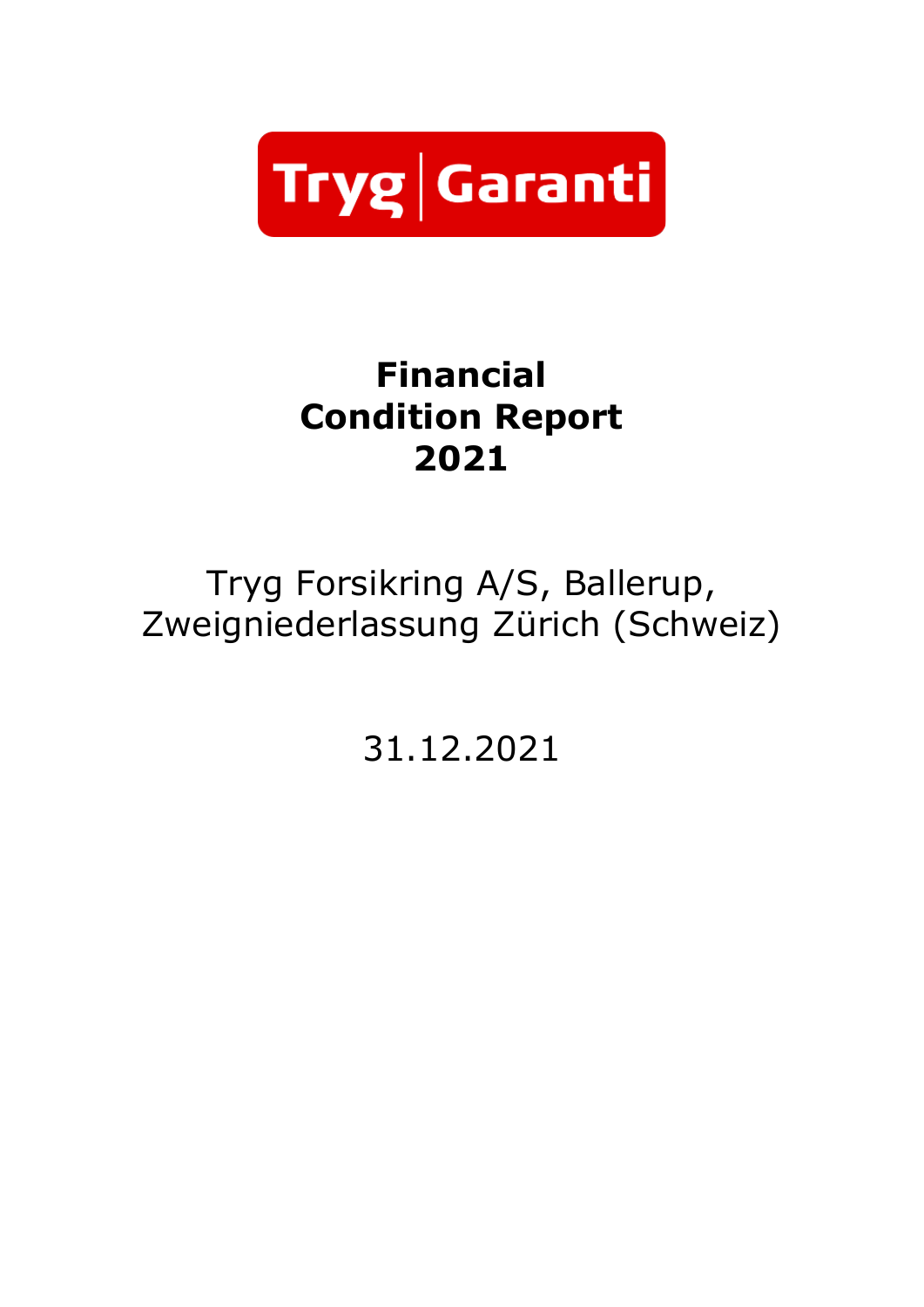

# **Contents**

| 1.<br><b>INTRODUCTION</b>                                              | 3                       |
|------------------------------------------------------------------------|-------------------------|
| 2. MANAGEMENT SUMMARY                                                  | 3                       |
| З.<br><b>BUSINESS ACTIVITIES</b>                                       | $\overline{\mathbf{4}}$ |
| 3.1. Company Form and Auditor                                          | 4                       |
| 3.2.<br><b>Ownership structure</b>                                     | 4                       |
| 3.3. Strategy and segments                                             | 4                       |
| 3.3.1. Market conditions                                               | $\overline{4}$          |
| 3.3.2. General strategy & products                                     | 5                       |
| 3.4. Unusual events: COVID-19 pandemic                                 | 5                       |
| <b>4. PERFORMANCE</b>                                                  | 5                       |
| 4.1. Information on premium, claims and costs                          | 5                       |
| 4.1.1.<br>Premium                                                      | 5                       |
| 4.1.2. Claims                                                          | 6                       |
| 4.1.3. Costs                                                           | 6                       |
| <b>Results by product</b><br>4.2.                                      | 6                       |
| <b>Investment result</b><br>4.3.                                       | $\overline{\mathbf{z}}$ |
| 4.4.<br>Information on profit and losses recognized directly in equity | 7                       |
| 4.5.<br>Other income and expenses                                      | $\overline{z}$          |
| 4.6.<br>Other financial income and expenses                            | 7                       |
| 4.7.<br>Appendix 1: Performance non-life solo                          | 8                       |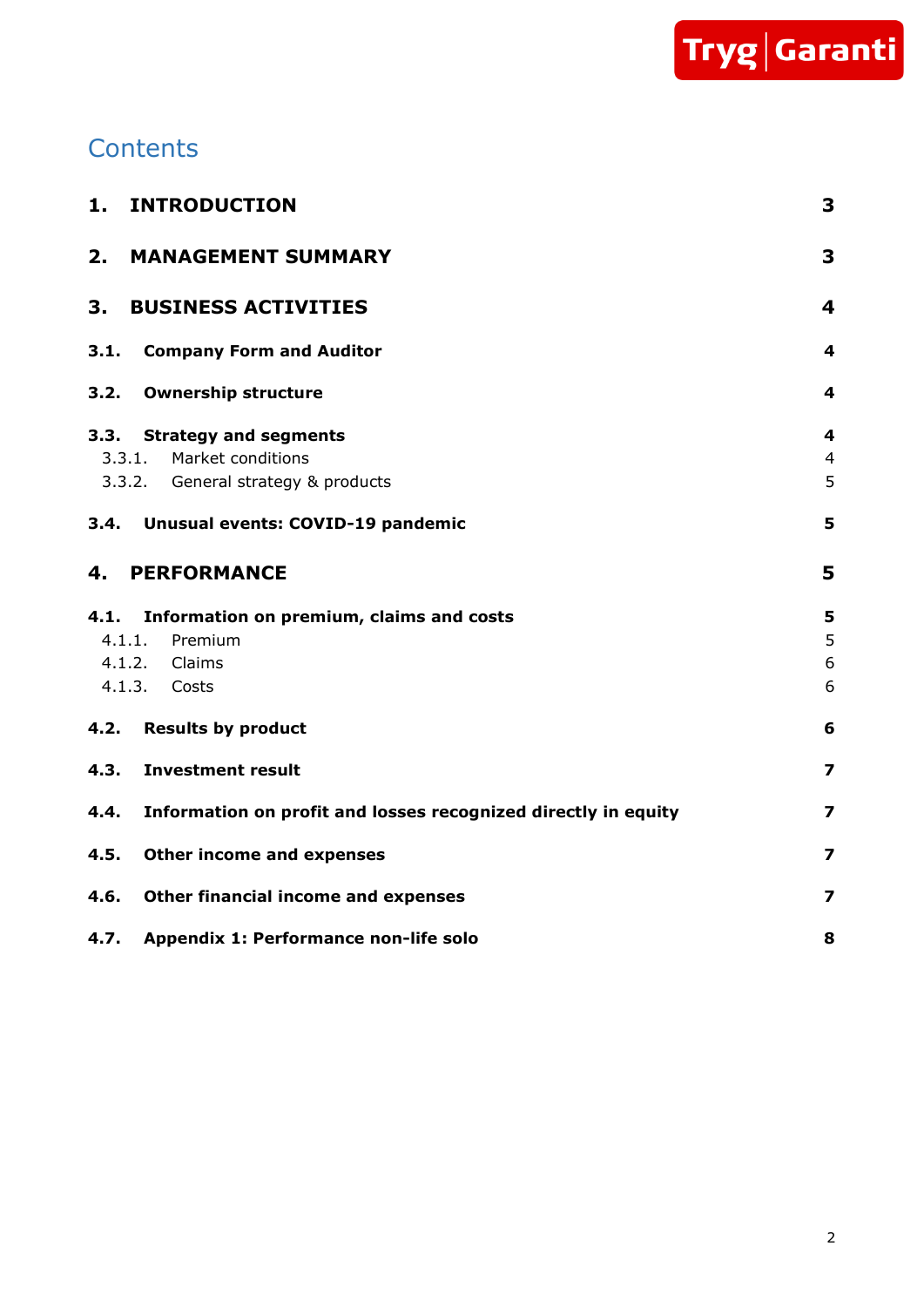Tryg Garanti

# <span id="page-2-0"></span>**1. Introduction**

The financial condition report refers to the business of Tryg Forsikring A/S, Ballerup, Zweigniederlassung Zürich (Schweiz), a branch of Tryg Forsikring A/S, for the financial year 2021 (Jan. – Dec.). In the following, the branch will be referred to as Tryg Garanti Switzerland.

This report is formulated in accordance with the guiding principles for the financial condition report by FINMA. All information provided in this report are as of 31.12.2021.

# <span id="page-2-1"></span>**2. Management Summary**

Tryg Garanti Switzerland is a branch of Tryg Forsikring A/S, one of the leading P&C insurers in Northern Europe, based in Denmark. Under the name Tryg Garanti, Tryg has been in the surety business for more than 130 years. Tryg Garanti is one of the most experienced surety providers in Europe and the market leader in Scandinavia. Tryg Group is listed as a public limited company on Nasdaq OMX in Copenhagen.

In April 2021, Tryg Garanti Switzerland was granted the permission from FINMA to operate a Tryg branch office in Switzerland. Tryg Garanti Switzerland has received insurance licences for credit and surety lines. During the start-up period, Tryg Garanti Switzerland created and adapted products to Swiss market standards. In addition, operational processes and procedures were set up to serve future clients in the best possible way. In July 2021, Tryg Garanti Switzerland signed the first insurance contract for surety products and issued the first bond in August. As of 31.12.2021 Tryg Garanti Switzerland is conducting business with four active clients.

This is considered the start of Tryg Garanti Switzerland's journey to become a recognized and highly regarded provider of trade credit and surety services in Switzerland. This is achieved by leveraging on the expertise and experience from Tryg Garanti's operations in the Nordics, which is characterized by providing exceptional customer service as well as efficient and digital client solutions.

The start-up phase was affected by the COVID-19 pandemic which limited the possibility of physical contact with clients and colleagues, but with no direct impact on the business.

For 2021, the net income after taxes amounts to -1.164.585 CHF. This stems from the fact that the Swiss branch is newly established and the net income after taxes is expected to improve as business matures.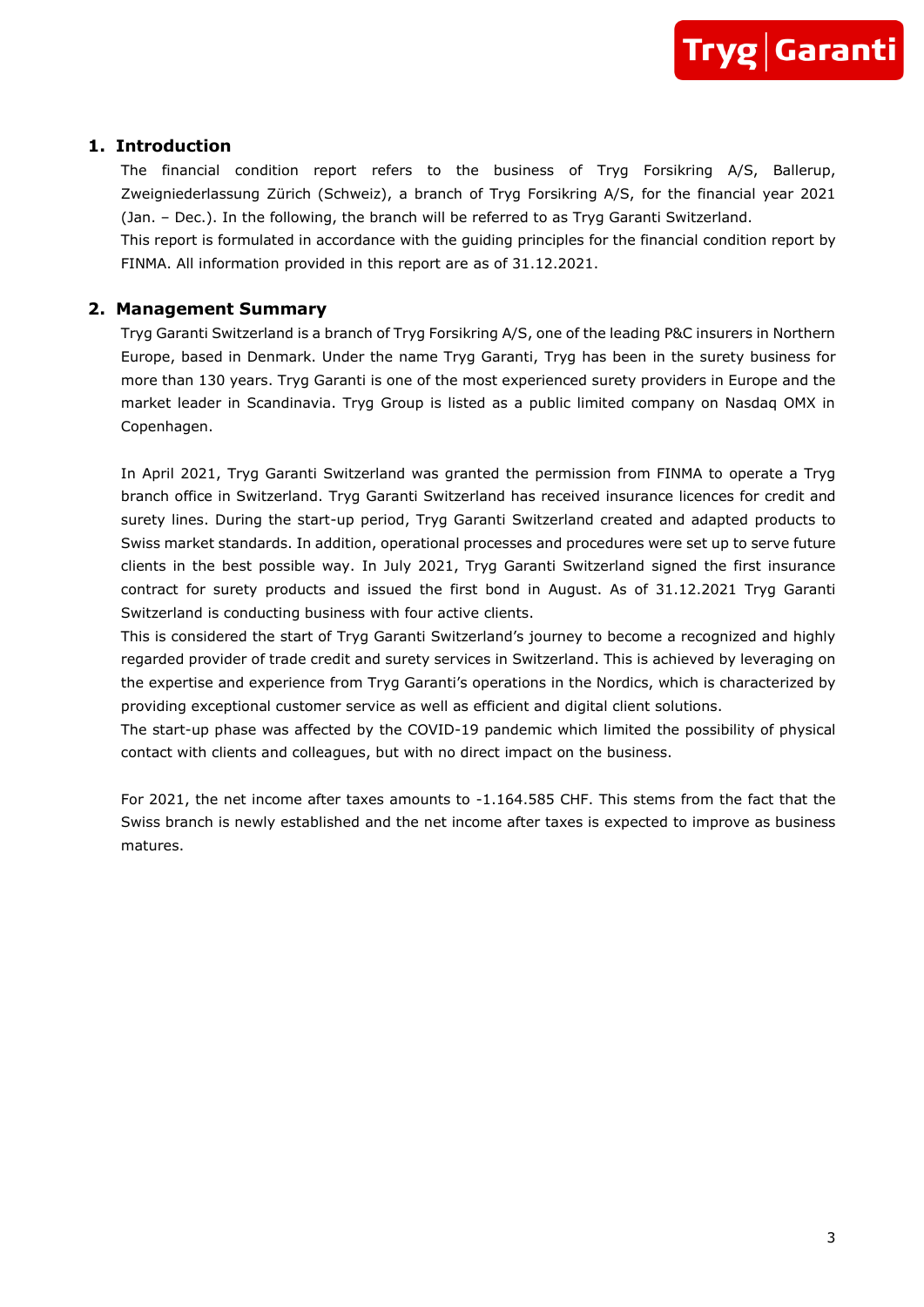Tryg Garanti

# <span id="page-3-1"></span><span id="page-3-0"></span>**3. Business Activities**

# **3.1. Company Form and Auditor**

Tryg Forsikring A/S, Ballerup, Zweigniederlassung Zürich (Schweiz) is a Branch of Tryg Forsikring A/S, Ballerup.

Tryg Garanti Switzerland has been operating in the Swiss market since 1. April 2021 and is licensed to offer both trade credit & surety insurance to business clients. The majority part of the clients operates in the construction segment. However, there are also clients in other segments with the need for Tryg Garanti's products. The size of the customers varies from medium-sized craftsmen to multinational companies.

Tryg Forsikring A/S offers property and casualty insurance in the Nordics and surety and trade Credit insurance under the name Tryg Garanti with branches in the following countries:

- Austria
- Belgium
- Denmark
- Finland
- **Germany**
- **Netherlands**
- Norway
- Sweden
- **Switzerland**

Tryg Garanti Switzerland is audited by PricewaterhouseCoopers AG, located on Birchstrasse 160 in 8050 Zürich.

# <span id="page-3-2"></span>**3.2. Ownership structure**

For Tryg Forsikring A/S, Ballerup, Zweigniederlassung Zürich (Schweiz), as a branch of Tryg Forsikring A/S, Ballerup, this point is not relevant. Further information about the ownership structure for Tryg Forsikring A/S can be found in the solvency and financial condition report on [solvency-financial](https://www.tryg.com/en/dokumenter/trygcom/solvency-financial-condition-report-2021.pdf)[condition-report-2021.pdf \(tryg.com\).](https://www.tryg.com/en/dokumenter/trygcom/solvency-financial-condition-report-2021.pdf)

# <span id="page-3-4"></span><span id="page-3-3"></span>**3.3. Strategy and segments**

# **3.3.1. Market conditions**

The Swiss surety market is characterized by many market participants. In addition to Swiss banks which are active in the surety business, the market is also served by more than ten insurance companies leading to a highly competitive environment. On the other hand, the surety market is growing at least as fast as the GDP in Switzerland and demand for surety products is growing in volume. With an increasing demand for bonds with short handling times and longer durations, the Swiss market is evolving towards other European surety markets.

Looking ahead, high demand for bonding facilities is expected to continue. Overall, a steady or increasing price development is expected because of growing economic uncertainty. Thus, most of the competitors will underwrite more cautiously as price inflation and supply chain interruptions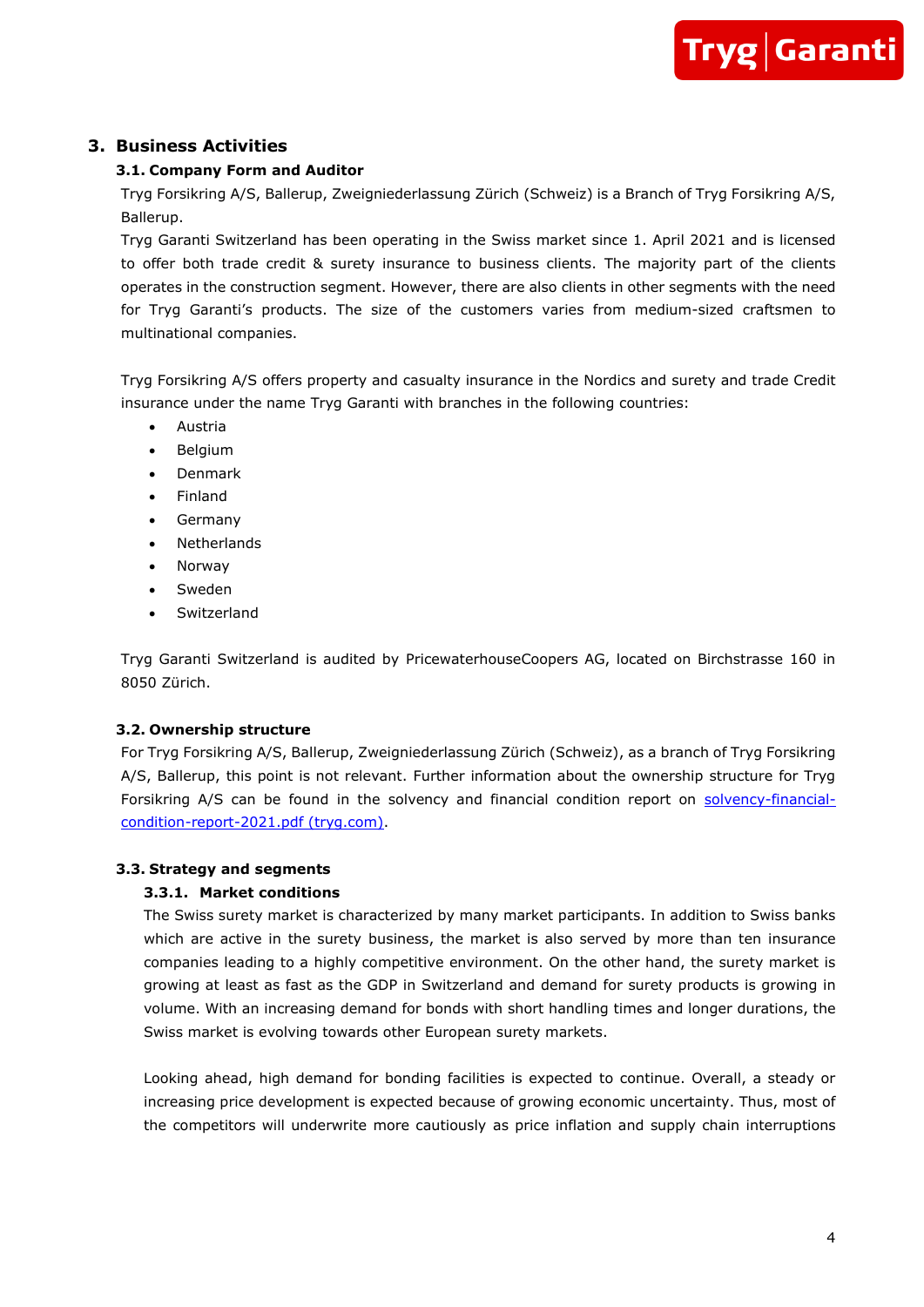

are becoming more present. However, price pressure and competition on strong risks is anticipated to remain or rise.

#### <span id="page-4-0"></span>**3.3.2. General strategy & products**

To become a recognized and highly regarded provider of trade credit and surety services in Switzerland, Tryg Garanti Switzerland is leveraging on the business model and expertise from long standing business in the Nordics. Tryg Garanti has been successful in the Nordics by offering peace of mind, exceptional customer service and efficient and digital services.

It is the objective of Tryg Garanti Switzerland to establish these core attributes into the Swiss market by offering products through a direct sales approach. Tryg Garanti Switzerland started off by offering surety products to large clients. This is enabled by building on Tryg Garanti's existing client network as well as targeting new Swiss clients.

By doing business with large clients Tryg Garanti Switzerland ensures to establish a strong brand and approval as new surety provider in the Swiss market. This considered crucial for strong growth in Swiss market, especially with smaller clients.

Tryg Garanti Switzerland's key segment is the construction industry, but bonds are also offered for other segments such as the manufacturing and trade and services industries etc.

Tryg Garanti Switzerland currently offers surety products for the Swiss market. The products were developed in 2021 and meet the regulatory and market requirements in Switzerland. In addition, Tryg Garanti Switzerland's products are being adapted to the Swiss market demand for straightthrough-processing bonds.

#### <span id="page-4-1"></span>**3.4. Unusual events: COVID-19 pandemic**

As an extraordinary event, the COVID-19 pandemic can be mentioned, which still had a significant impact on society and the economy in 2021. The measures taken to contain the COVID-19 pandemic meant that physical meetings, both with potential clients and with colleagues, could not take place and work was largely carried out from home. It can be argued that these measures led to a slower start of business in Switzerland. Nevertheless, the start of Tryg Garanti Switzerland's operation can be considered a success. The work from home was carried out with great efficiency and meetings with potential customers were successfully conducted remotely. A negative impact of the COVID-19 pandemic on claims levels cannot be identified at this stage. The impact is therefore limited to social and interpersonal factors regarding Tryg's business.

#### <span id="page-4-3"></span><span id="page-4-2"></span>**4. Performance**

#### <span id="page-4-4"></span>**4.1. Information on premium, claims and costs**

#### **4.1.1. Premium**

Gross earned premium amounts to 15.483 CHF in 2021.

**Gross Earned Premium** 

| <b>CHF</b>          | 2021   | 2020 | Var.   |
|---------------------|--------|------|--------|
| Surety              | 15,483 | ۰    | 15,483 |
| <b>Trade Credit</b> |        | -    |        |
| Total               | 15,483 |      | 15,483 |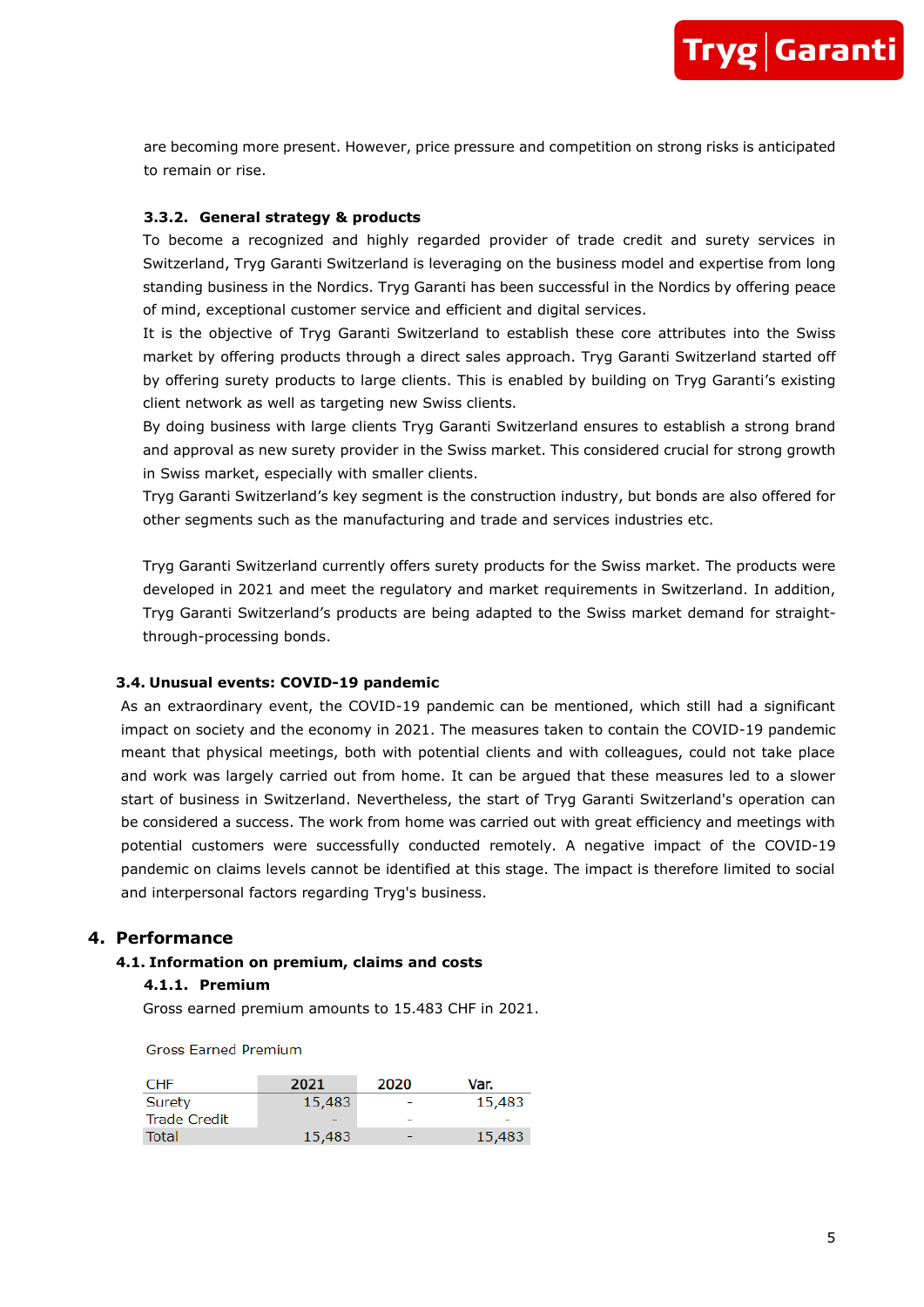Net earned premium amounts to 2.631 CHF in 2021.

**Net Earned Premium** 

| <b>CHF</b>   | 2021  | 2020                     | Var.  |
|--------------|-------|--------------------------|-------|
| Surety       | 2.631 | $\overline{\phantom{0}}$ | 2.631 |
| Trade Credit |       |                          |       |
| Total        | 2.631 |                          | 2,631 |

#### <span id="page-5-0"></span>**4.1.2. Claims**

No claims have been reported for the financial year 2021. The amounts shown below consist of technical provisions.

Expenses for insurance claims (for own account)

| <b>CHF</b>   | 2021       | 2020 | Var.       |
|--------------|------------|------|------------|
| Surety       | $-290,192$ |      | $-290,192$ |
| Trade Credit |            |      |            |
| Total        | $-290,192$ |      | $-290,192$ |

#### <span id="page-5-1"></span>**4.1.3. Costs**

The total expenses from underwriting business for 2021 amount to 880.456 CHF.

Expenses from underwriting business (for own account)

| <b>CHF</b>   | 2021       | 2020                     | Var.     |
|--------------|------------|--------------------------|----------|
| Surety       | $-880,456$ |                          | -880,456 |
| Trade Credit |            | $\overline{\phantom{0}}$ |          |
| Total        | $-880,456$ | $\overline{\phantom{0}}$ | -880,456 |

The average number of FTE for 2021 is 2,75.

#### <span id="page-5-2"></span>**4.2. Results by product**

Both surety and trade credit are included under the segment "other branches". The following table provides Tryg Garanti Switzerland's result by products. The result for 2021 highlights the fact that the Swiss branch is newly established. This impacts the result with a high level of costs in combination with a low level of earned premium. This pattern is expected to change as the business develops.

Results by product (P/L)

| <b>CHF</b>   | 2021         | 2020                     | Var.         |
|--------------|--------------|--------------------------|--------------|
| Surety       | $-1,164,586$ |                          | -1,164,586   |
| Trade Credit |              | $\overline{\phantom{a}}$ |              |
| Total        | $-1,164,586$ | $\overline{\phantom{0}}$ | $-1,164,586$ |

For a more detailed report on Tryg Garanti Switzerland's financial performance please refer to appendix 1 at the end of this report.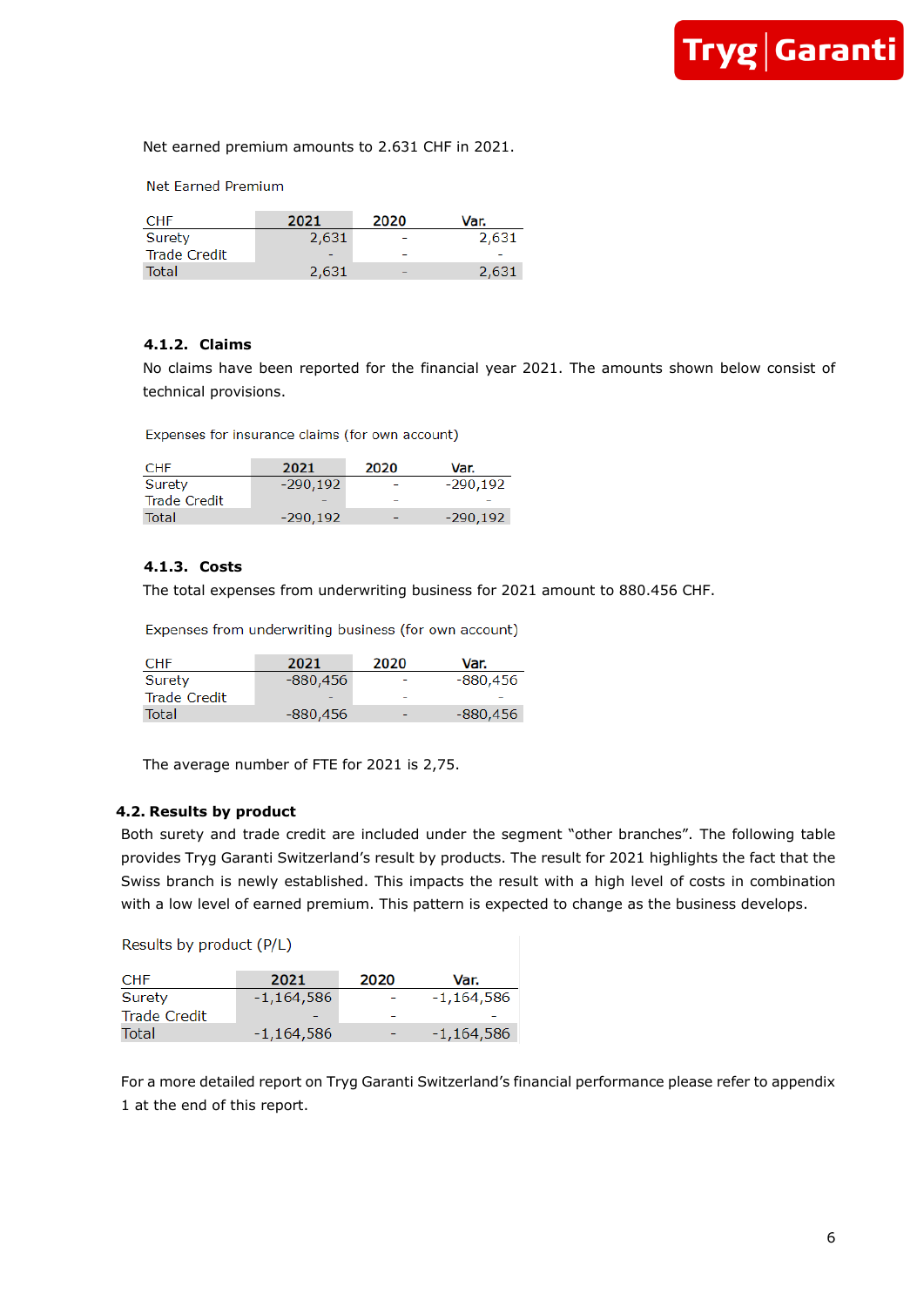

# <span id="page-6-0"></span>**4.3. Investment result**

Tryg Garanti Switzerland does not actively invest its funds. Therefore, there is no income or expenses from investments during the reporting period. Funds covering the tied assets are held as cash at an interest rate of 0%.

# <span id="page-6-1"></span>**4.4. Information on profit and losses recognized directly in equity**

All results were booked through the income statement.

# <span id="page-6-2"></span>**4.5. Other income and expenses**

In the reporting period there is no record of other income or expenses.

### <span id="page-6-3"></span>**4.6. Other financial income and expenses**

Primarily consists of realised exchange rate gains and losses.